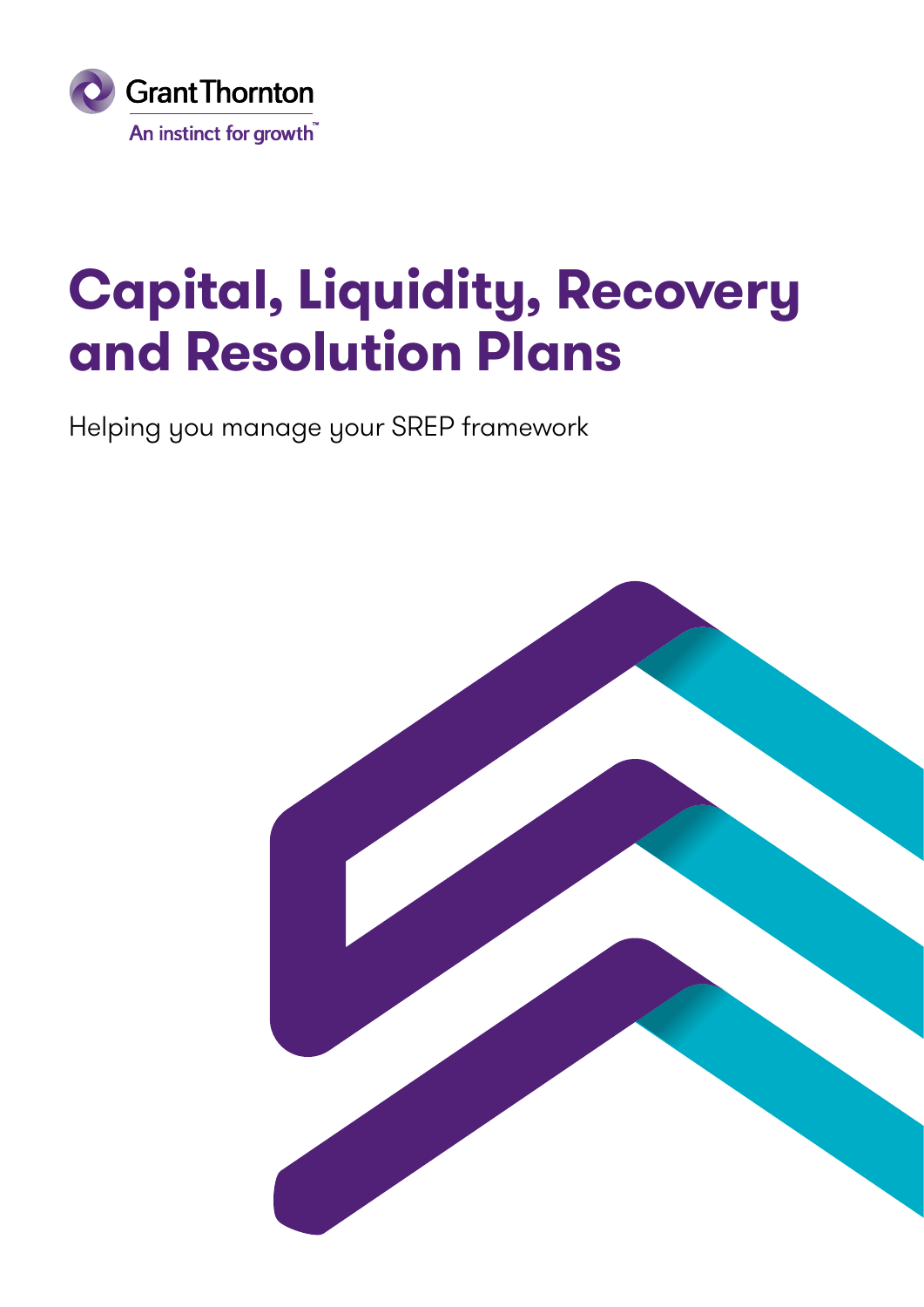## **The regulatory back drop**

Since the credit crisis, governments, regulators, shareholders and the media have placed increasing pressure on financial sector boards to evaluate their institution's financial resilience.

In particular, capital and liquidity survival strategies are now crucial and the capture mechanism for such analyses is presented in key regulatory documents, namely the Internal Capital Adequacy Assessment Process (ICAAP), Internal Liquidity Adequacy Assessment Process (ILAAP) and Recovery and Resolution Plans (RRP).

- The heightened scrutiny around ICAAPs, ILAAPs, and RRPs, together with the constantly changing regulatory requirements, create challenges for firms who must ensure their planning processes and documentation are up to date and in compliance with the latest rules. Senior management have to remain fully engaged to ensure alignment of capital and liquidity strategy to operating models – to achieve optimal use of the firm's financial resources, and to satisfy ever more demanding regulatory expectations.
- Each document enables boards and regulators to stress an organisation's business strategy under varying scenarios by probing and testing for capital and liquidity weaknesses, culminating in a set of mitigating options that can be deployed ahead of projected market turbulence.
- Projecting an institution's ability to survive under a number of forward looking stress scenarios requires a deep working knowledge of the organisation's DNA. The discipline and insight this provides boards, and in particular nonexecutive directors, allows for more challenging and constructive conversations when linking proposed strategy initiatives with the risk capacity of the organisation.
- Reverse stress tests are also considered and are designed to push the enterprise to breaking point and beyond. Driving the entity to the edge of survival through the reverse stress test process provides another lens through which boards rarely view their organisation and this can crystallise issues not necessarily considered in the normal course of strategy planning.
- Regulators have mandated that these documents shall be updated annually, or whenever the business profile of the organisation changes materially.

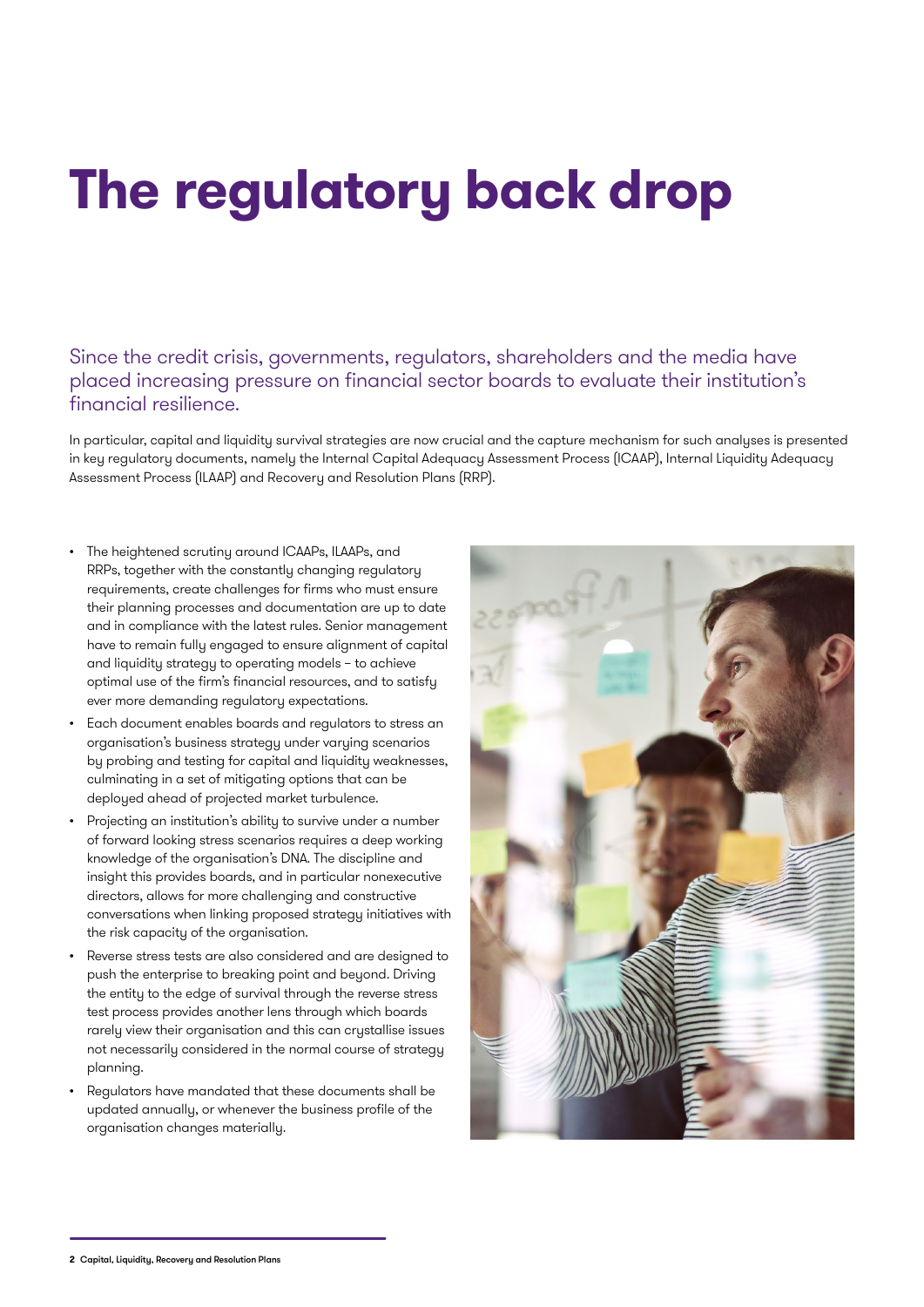## **The regulatory risk frameworks**

### **The ICAAP, ILAAP and RRP**

As part of the PRA / FCA's Supervisory Review and Evaluation Process (SREP) and the Supervisory Liquidity Review Process (SLRP), competent authorities will assess the firm's business strategy, risk framework, ICAAPs, ILAAPs and RRPs to assess the overall viability of the organisation and management's articulation of the risk framework, and the adequacy of capital and liquidity to support the firm's risk and business strategy.

Boards (including NEDs) and executive committees will need to have a pragmatic understanding of potential financial headwinds and capture these in mitigation plans which should then be embedded in any business strategy discussion.

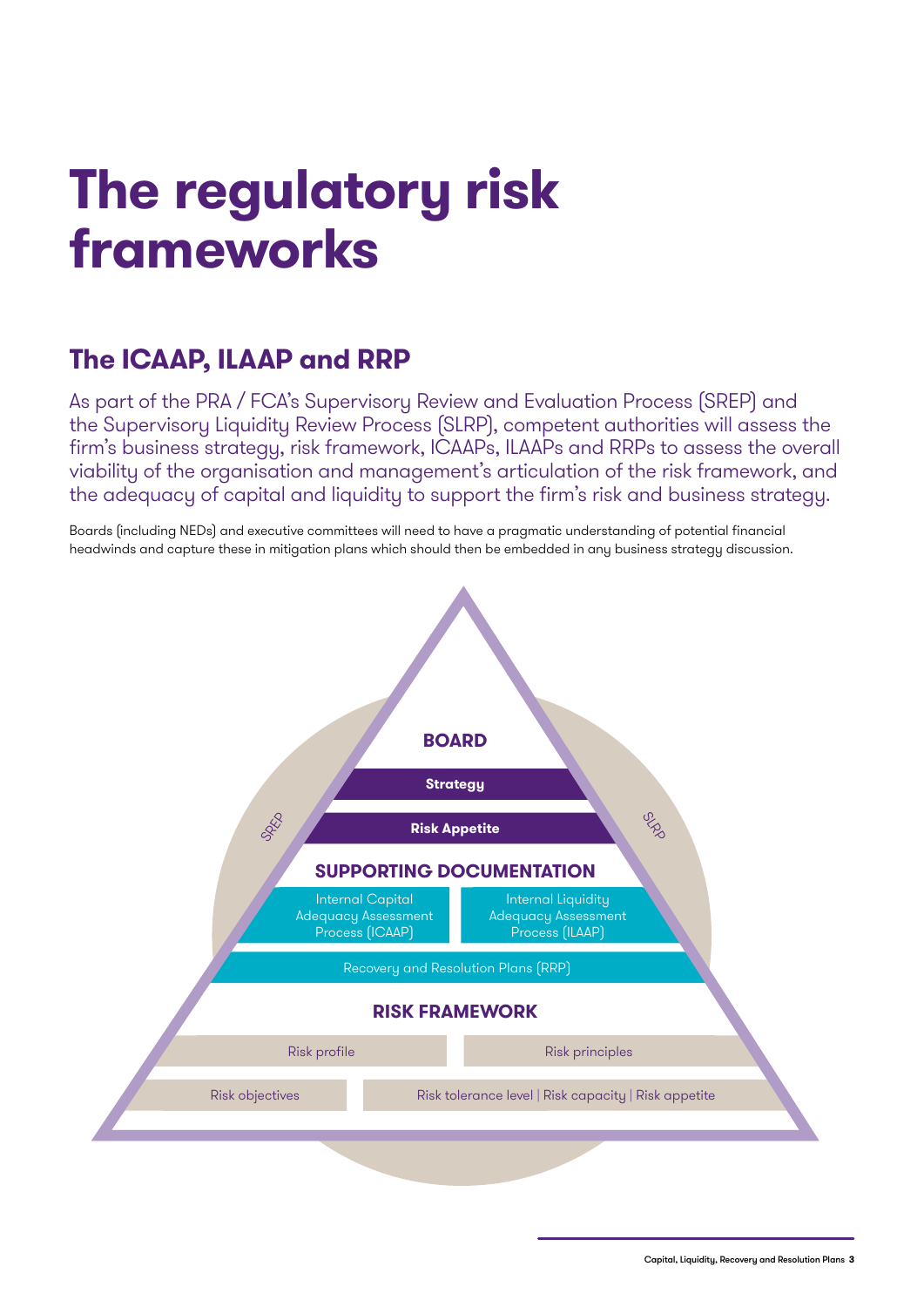## **Internal Capital Adequacy Assessment Process (ICAAP)**

### Adequate capital buffers are required for weathering extreme events and therefore it is of vital importance that banks and investment firms demonstrate business models that are resilient to stressed scenarios.

By now, most financial firms comprehend the basic principles of an ICAAP, ie how to encapsulate the capital plan in a document which can be understood, challenged and ultimately approved by the board before final submission to the regulator. Through the SREP, however, the regulator will now visit the firm and review the ICAAP in more detail, through discussions with the Board (including NEDs), to assess management's understanding of the ICAAP and conclusions drawn from it.



**<sup>4</sup>** Capital, Liquidity, Recovery and Resolution Plans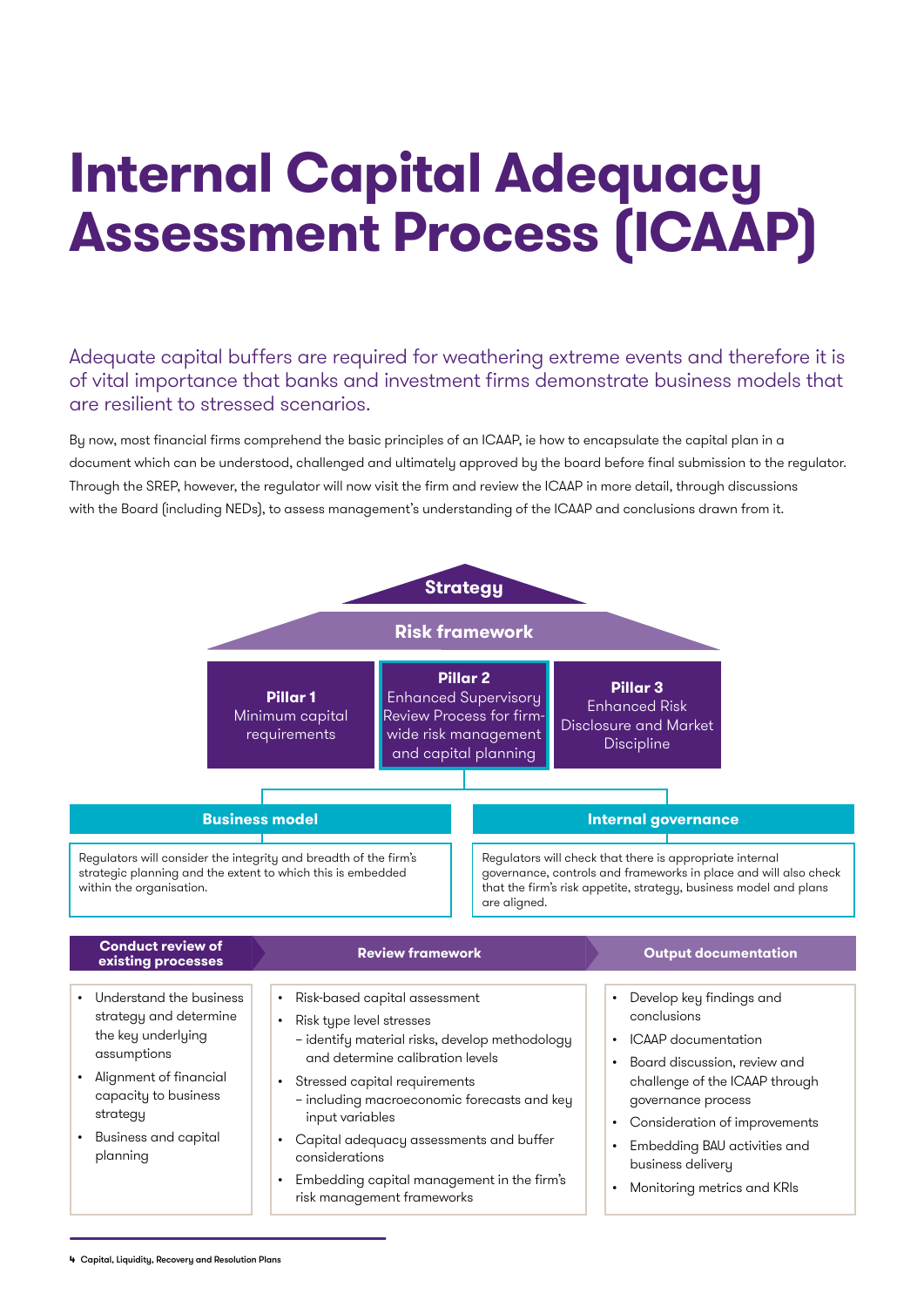## **Internal Liquidity Adequacy Assessment Process (ILAAP)**

The ILAAP follows a similar structure to that of the ICAAP and the board is expected to understand all the complexities involved in managing the organisation's particular liquidity profile.

- The ILAAP rules require firms to identify, measure, manage and monitor liquidity and funding risks across different time horizons and stress scenarios.
- Regulatory rules must be consistent with the risk appetite established by the firm's board, thus ensuring that liabilities can be met in both normal and stressed scenarios.
- Liquidity Coverage Ratio (LCR) and The Net Stable Funding Ratio (NSFR) are key measurement criteria that drive liquidity profile.
- Buffers can be applied by the regulators based on the assessment of quality, thoroughness and management's understanding of their liquidity management and risk profile.



| <b>Conduct review of</b><br>existing processes                                                    | <b>Review framework</b>                                                                                                                                                                                                 | <b>Output documentation</b>                                                                                                     |
|---------------------------------------------------------------------------------------------------|-------------------------------------------------------------------------------------------------------------------------------------------------------------------------------------------------------------------------|---------------------------------------------------------------------------------------------------------------------------------|
| • Strategy and balance<br>sheet management<br>• A detailed review of<br>the bank's liquidity risk | Review key liquidity risk drivers and liquidity stress testing<br>$\bullet$<br>scenarios, identifying necessary enhancements<br>Quantitative analysis including documentation of<br>$\bullet$<br>liquidity risk metrics | <b>ILAAP</b> document<br>$\bullet$<br>Independent challenge<br>$\bullet$<br>of ILAAP document<br>Board discussion,<br>$\bullet$ |
| management framework<br>• Stress scenarios<br>Linked to risk framework<br>$\bullet$               | Assess adequacy of risk appetite and contingency<br>$\bullet$<br>funding plan                                                                                                                                           | review and challenge<br>of the ILAAP through                                                                                    |
|                                                                                                   | Assessment of supporting rationale for key liquidity metric<br>$\bullet$<br>thresholds and limits                                                                                                                       | governance process<br>Ensure alignment with<br>$\bullet$                                                                        |
|                                                                                                   | Determination/impact of liquidity buffer amount<br>$\bullet$<br>Review specific areas within each of the bank's liquidity<br>$\bullet$                                                                                  | BAU processes and daily<br>monitoring                                                                                           |
|                                                                                                   | policy documents which need to be enhanced to address<br>any gaps identified                                                                                                                                            | Monitoring metrics<br>$\bullet$<br>and KRIs                                                                                     |
|                                                                                                   |                                                                                                                                                                                                                         | Liquidity Funding Plan<br>$\bullet$<br>(LFP)                                                                                    |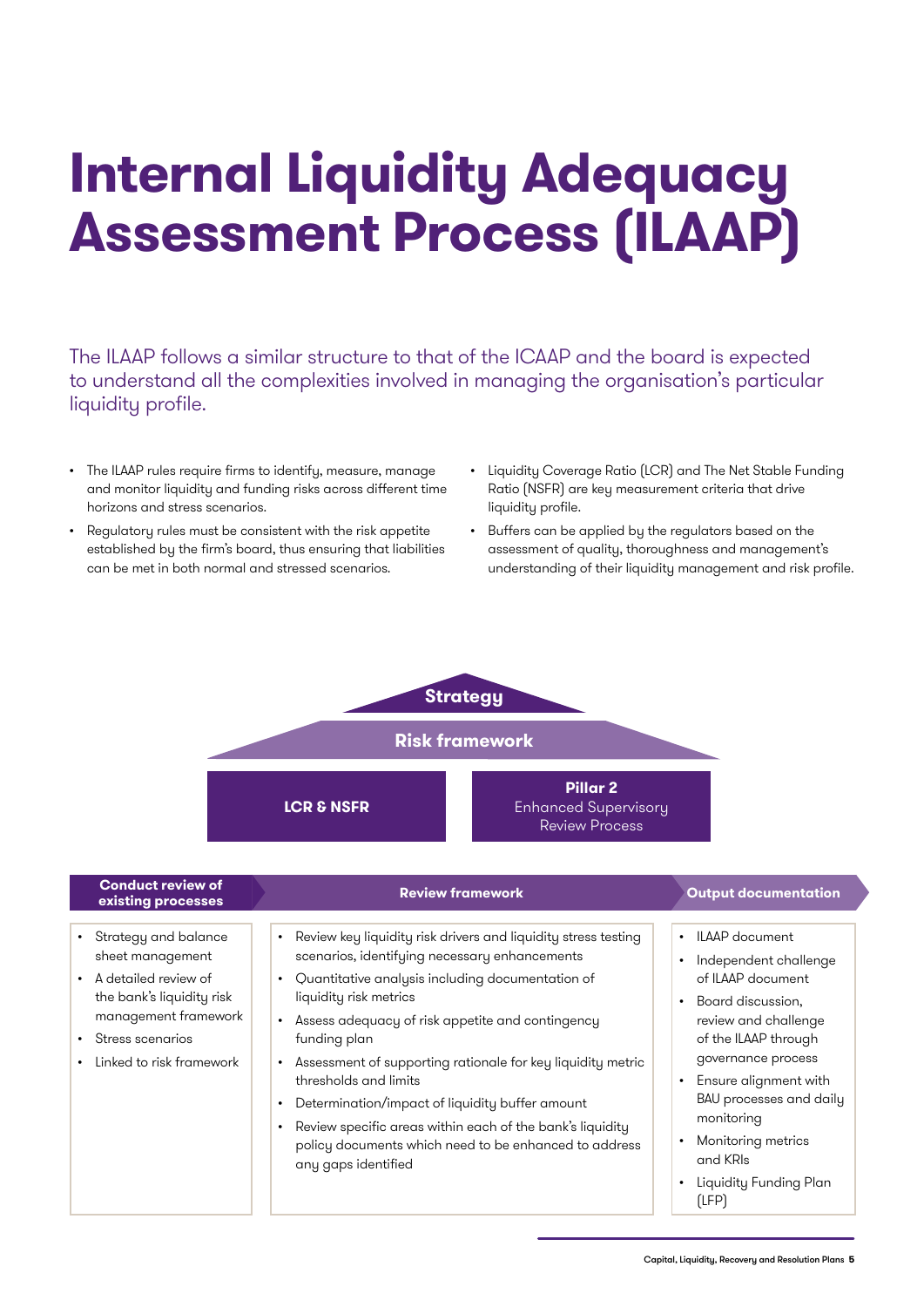## **Recovery and Resolution Plans (RRP)**

As regulators come to terms with the survival options of an institution, recovery and resolution plans have attained the same importance as capital and liquidity management.

The Bank of England has published statements laying out guidelines on the minimum list of qualitative and quantitative recovery plan indicators and data collation requirements.

#### **What is a Recovery Plan?**

• A recovery plan sets out the menu of actions a firm can use to recover from financial stress or negative financial shocks.

#### **What is a Resolution Plan?**

• Resolution planning provides the authorities with sufficient information to enable them to determine a detailed roadmap to resolve a failed financial institution, without resorting to government support.

#### **What are the regulators looking for?**

- UK regulated firms are required to produce ICAAP, ILAAP and RRP documents on an annual basis or if the business profile incurs a significant change.
- The regulator has produced statements setting out the minimum requirements of qualitative and quantitative recovery plan 'early warning' indicators, recovery invocation planning, data requirements and conditions for group financial support. Such reports are complex as they attempt to provide recovery options in the face of extreme market conditions.
- There is also a requirement within resolution plans to identify the organisation's critical economic functions and infrastructure description.
- Requirements will vary depending on the type and size of the institution, its systemic importance, its operating model and related activities with other entities.
- For selected firms with trading activity, a solvency winddown will need to be produced with financial projections over the short and medium term detailing how the firm will reduce its balance sheet and the impact on capital and liquidity.

| <b>Conduct review of existing processes</b>                                                                                                                                                    | <b>Review framework</b>                                                                                                                                       | <b>Output documentation</b>                                                                                                                                       |
|------------------------------------------------------------------------------------------------------------------------------------------------------------------------------------------------|---------------------------------------------------------------------------------------------------------------------------------------------------------------|-------------------------------------------------------------------------------------------------------------------------------------------------------------------|
| • Overview of business<br>model, internal end external<br>interconnectedness                                                                                                                   | Review the recovery plan against<br>the existing risk management<br>framework                                                                                 | Develop key findings and<br>$\bullet$<br>conclusions<br>Recovery and resolution<br>$\bullet$                                                                      |
| Reverse stress scenarios<br>$\bullet$<br>Review of summary of the firm's<br>$\bullet$<br>complete list of recovery options<br>and an overview of the full range of<br>further possible options | Identification of a range of triggers<br>to activate the recovery plan<br>Clear escalation and decision<br>making process<br>Develop early warning indicators | documentation<br>Board discussion, review and<br>$\bullet$<br>challenge of the RRP through<br>governance process<br>Final documentation and approval<br>$\bullet$ |
|                                                                                                                                                                                                |                                                                                                                                                               | Embed early warning triggers<br>$\bullet$<br>on daily monitoring of business<br>activities                                                                        |

**6** Capital, Liquidity, Recovery and Resolution Plans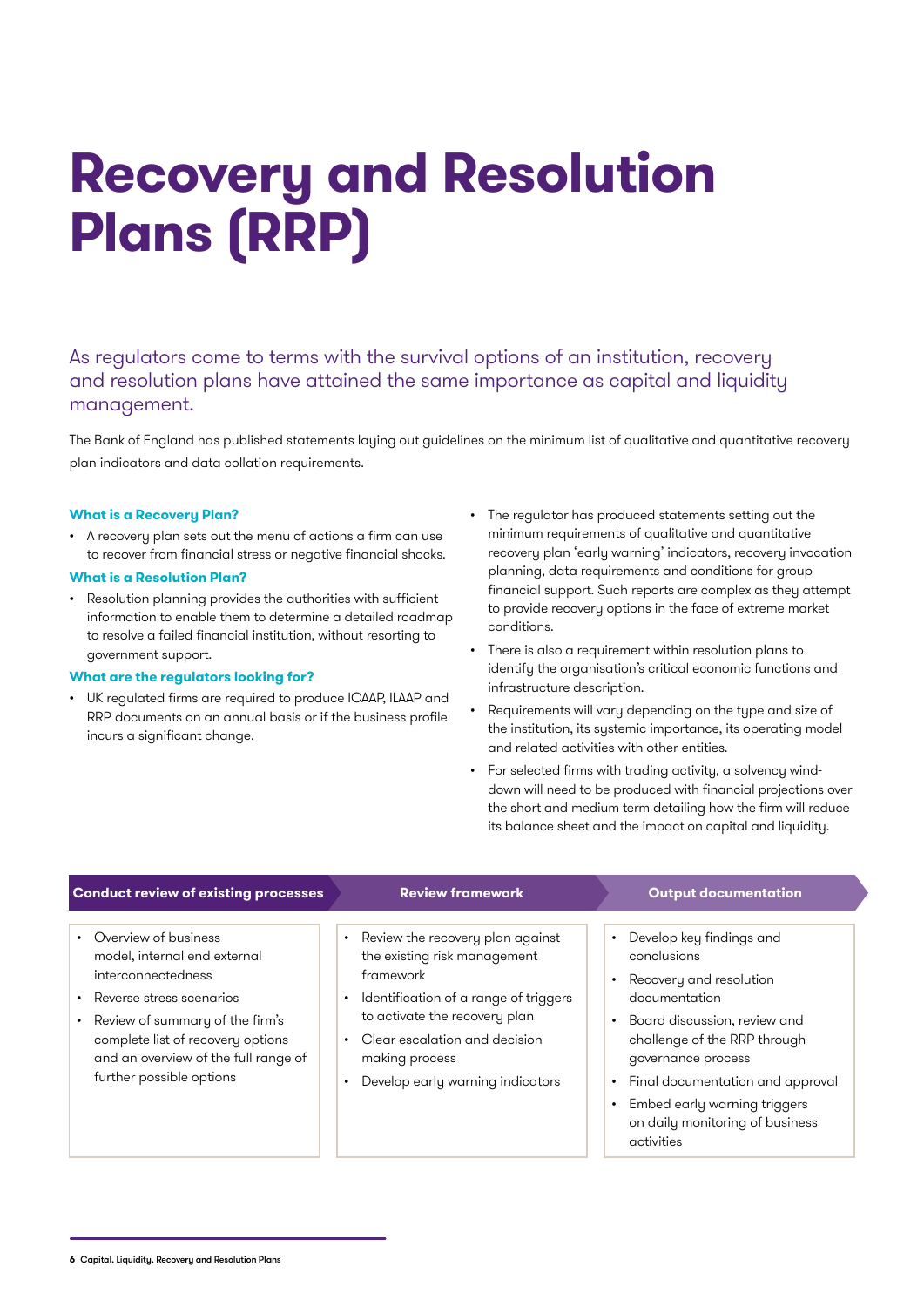# **Credentials**

### Our Finance and Risk team comprises subject matter experts with backgrounds in senior positions in a number of high profile organisations.

The team has advised businesses of all sizes across a variety of sectors and are able to draw on deep, varied, industry and product knowledge. We have undertaken comprehensive ICAAP, ILAAP and RRP reviews across banks, asset management firms and other financial services institutions. Examples of previous engagements include:

### Detailed ICAAP, ILAAP and RRP review for a UK bank

#### **Nature of the work**

• A key financial services client requested a detailed assessment of their liquidity risk management framework and compliance with European and UK regulations, including a critical review of their ILAAP. This also included a review of their RRP.

#### **What we did**

- This client is a growing force within the UK mortgage industry, and their market offering includes various specialised products alongside their vanilla residential mortgage portfolio.
- They are regulated by the PRA. We deployed our risk experts to conduct a detailed assessment of the ILAAP and ICAAP for the client.
- We reviewed the bank's risk management framework, governance, key policies and procedures, management information and key risks included in the ILAAP, ICAAP and RRP documents.

#### **Value we added**

- Our review highlighted a number of areas for improvement, notably in their scenario analysis and stress testing. We also raised some commercial opportunities, where liquidity or capital could be optimised.
- Our report was well received, and enabled the client to prepare for a PRA examination. Subsequent feedback from the regulator was very positive, and the client then commenced an improvement programme to implement our recommendations.

### Bank licence application for a UK financial services firm

#### **Nature of the work**

• One of our long standing financial services firms specialising in medium to long term lending requested we manage their bank licence application in compliance with new UK regulations. This included drafting their ICAAP, ILAAP and RRP in line with their revised business plan. We also supported their project management and implementation of the Bank Licence Mobilisation Plan.

#### **What we did**

- The client is a member of an international group of financial services firms. We worked with the client from the outset in helping articulate and refine their new business strategy.
- We reviewed every aspect of the existing business and operating models, processes (IT and business) and every component of their business, capital and liquidity risk management frameworks. This included working closely with them on the latest regulations and the impact in their business (both business-asusual and under stressed conditions).
- We then developed a mobilisation (project plan) to enable the firm to meet regulatory requirements and acquire a bank licence in the most cost effective and least disruptive manner to the firm.

#### **Value we added**

- Our ongoing project management and support have clearly outlined the key impacts and steps ahead to mobilise into a fully-fledged bank.
- The regulator provided very positive feedback on the state of implementation.